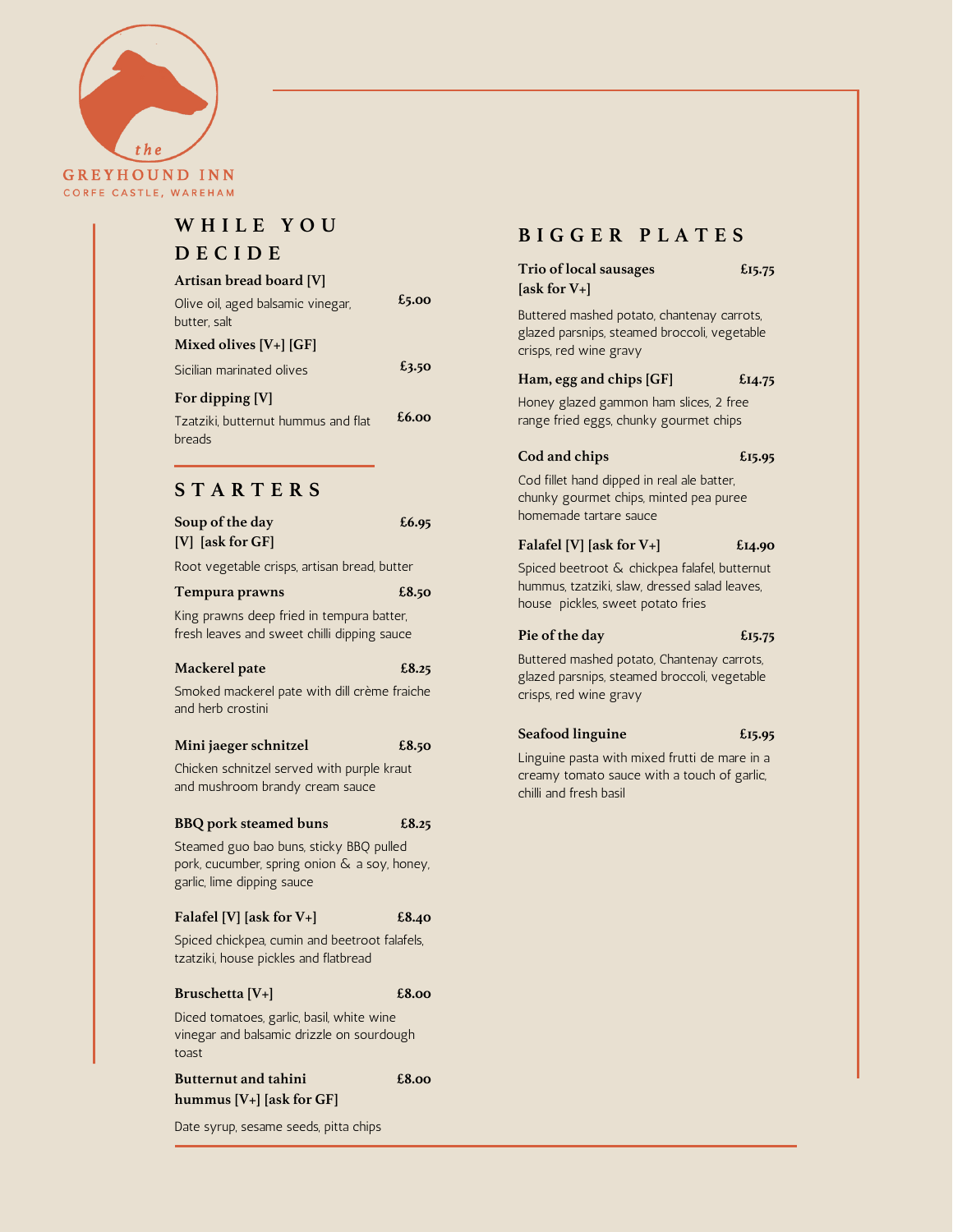

# **F R O M T H E G R I L L**

## **Rotisserie chicken**

**£16.00 £31.00**

Brined for 24 hours in our lemon & thyme herb blend, then slow cooked on our spit roast served with house salad, black garlic aioli & chips

# **Chicken [schnitzel](https://www.foodnetwork.com/recipes/chicken-schnitzel-7515517)**

**£15.75**

Chicken schnitzel, potatoes sauteed with bacon and onions and a brandy cream sauce and purple kraut

### **Cod burger £15.25**

Cod fillet hand dipped in real ale batter served in a toasted seeded bun with homemade tartare sauce, rocket, gherkin, onion rings, chunky chips

### **Moving mountains burger [V+] £15.50**

Plant based burger, toasted seeded bun, red onion hutney, iceberg lettuce, tomato, onion rings, Chunky Chips

### **Greyhound burger £15.00**

6oz 100% beef patty seasoned with our own special blend, then chargrilled & served on a toasted Portreath seeded bun, with ketchup, shredded iceberg lettuce, sliced tomato, diced red onion & our very own backyard sauce. Served with chunky chips & house coleslaw.

ADD |smoked streaky bacon rashers 2.00 |melted cheddar 1.50 | |shredded smoked BBQ Brisket 3.50 |battered onion rings 1.50| |fried egg 1.50 |redneck chilli 2.50 | smoked BBQ pulled pork 3.00| |our own house pickles 1.50 | extra 6oz 100% beef patty 4.50 |

### **Smoked BBQ pulled pork bun £15.50**

Pork shoulder smoked in house for 18 hrs over applewood, hand pulled with a Kentucky bourbon BBQ sauce, served on a toasted Portreath seeded bun with slaw, pickles, gherkins & chunky chips

# **Smoked BBQ shredded brisket**

Packer cut brisket smoked in house for 10 hrs, hand shredded with a Kentucky bourbon BBQ sauce, served on a toasted Portreath seeded bun with slaw, pickles, gherkins & chunky chips

### **14 oz aged t-bone steak [ask for GF] £28.00**

On the vine cherry tomatoes, garlic portobello mushroom, rocket and parmesan, chunky chips (we recommend medium rare)

Add Sauce 3.00 | Mushroom | Blue Vinney | Peppercorn |

# **P L A T T E R S**

**Greyhound ploughman's**

**£12.95 £23.00**

**£15.50**

Homemade sausage roll, homemade scotch egg, west country mature cheddar, Dorset blue vinney, crusty ciabatta, dressed leaves, pickles, onion chutney

## **[Boneyard](https://www.foodnetwork.com/recipes/chicken-schnitzel-7515517) feast for 2**

**£32.00**

Shredded BBQ brisket bun, duo of local sausages, half rotisserie chicken, homemade pickles, slaw and gourmet chunky chips

### **Vegetarian platter [ask for GF] £30.00**

Fragrant carrot & almond cakes, salt & pepper tofu, spiced beetroot & chickpea falafel, halloumi fries, butternut hummus, avocado, sun blushed tomatoes, tzatziki, tamari reduction, chilli jam & pitta bread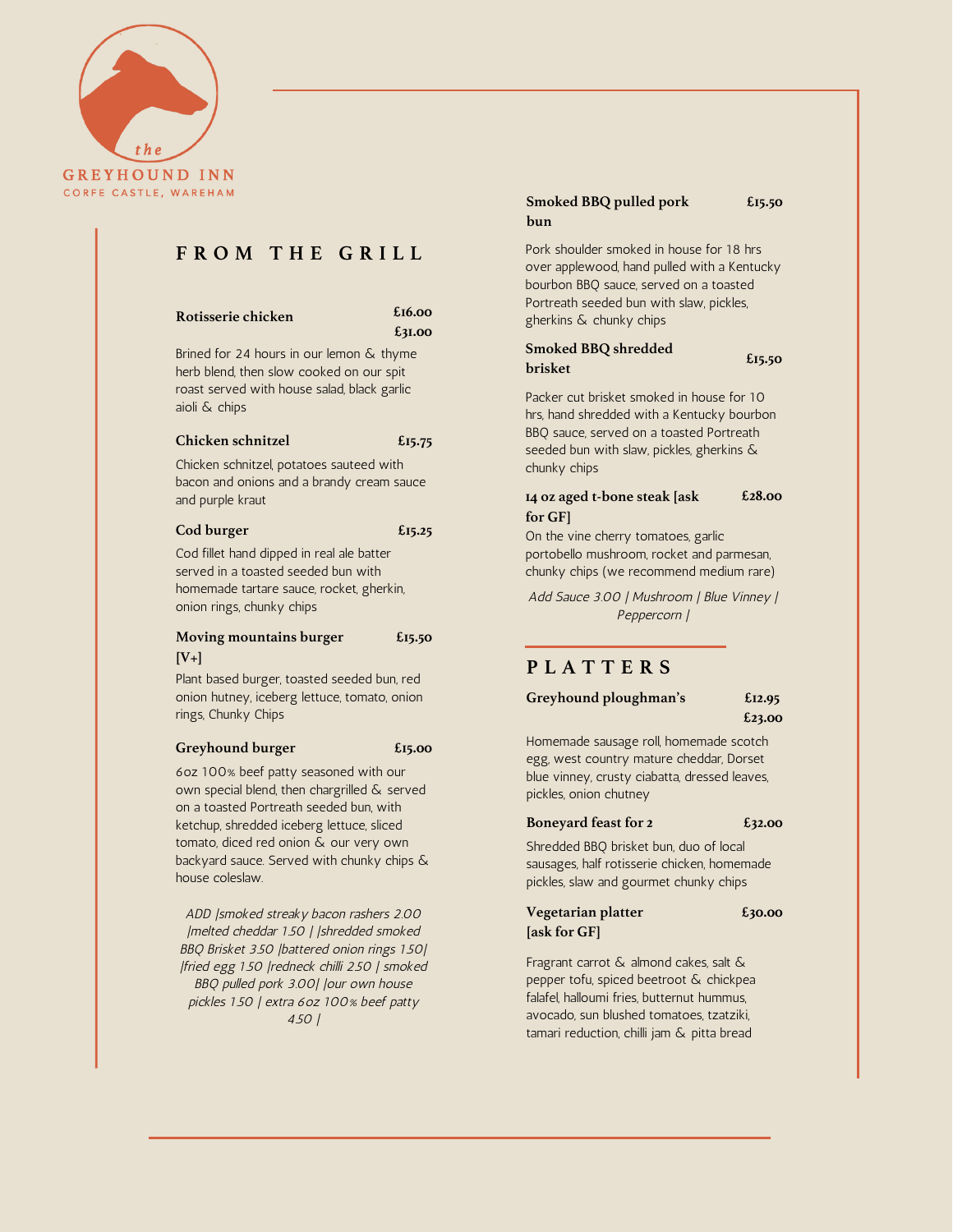

# **S T O N E B A K E D P I Z Z A**

### **MARGARITA PEPPERONI DIVOLA**

Mozzarella & tomato Mozzarella, tomato & pepperoni slices

# **£14.50 £14.50**

# **CARNE PADANO**

Mozzarella, tomato, chicken, chorizo, pepperoni & ham

Goat's cheese, spinach, red onion, rocket & red onion chutney

### **£14.50**

### **GREYHOUND SMOKEHOUSE**

Mozzarella, BBQ pulled pork, shredded rotisserie chicken, red onion and jalapeno peppers

PIZZA ADD ONS | Chicken 1.50| Chorizo 1.50 | Pepperoni 1.50| Avocado 1.50 | Mushrooms 1.00 | Spinach 1.00| | Goats Cheese 1.50 |Jalapeno 1.00 |

# **P A N I N I**

# **TOMATO AND PESTO**

**[ask for V+]**

Sundried tomato, pesto, mozzarella cheese

## **£9.70 £9.70**

### **BACON AND BRIE CAPRESE**

Smoked bacon, creamy French brie, cranberry sauce

Smoked BBQ shredded beef brisket, mozzarella, red onion and jalapeno

Tomato, mozzarella cheese, fresh basil, aged balsamic vinegar, olive oil

### **£9.00 £9.75 £9.50**

# **THE PHILLY CHICKEN AND CHORIZO**

Chicken breast, chorizo sausage, cheddar cheese, chilli jam

## **£9.50**

# **CHEESY VEGETARIAN**

**[ask for V+]** Cheese, tomato, mashed avocado, spinach

# **£11.95 £13.50 £14.50**

Mozzarella, tomato, chorizo, chicken, jalapenos & chilli flakes

**£14.50**

# **THE RANCHER**

Mozzarella, shredded BBQ brisket, red onion and jalapeno peppers